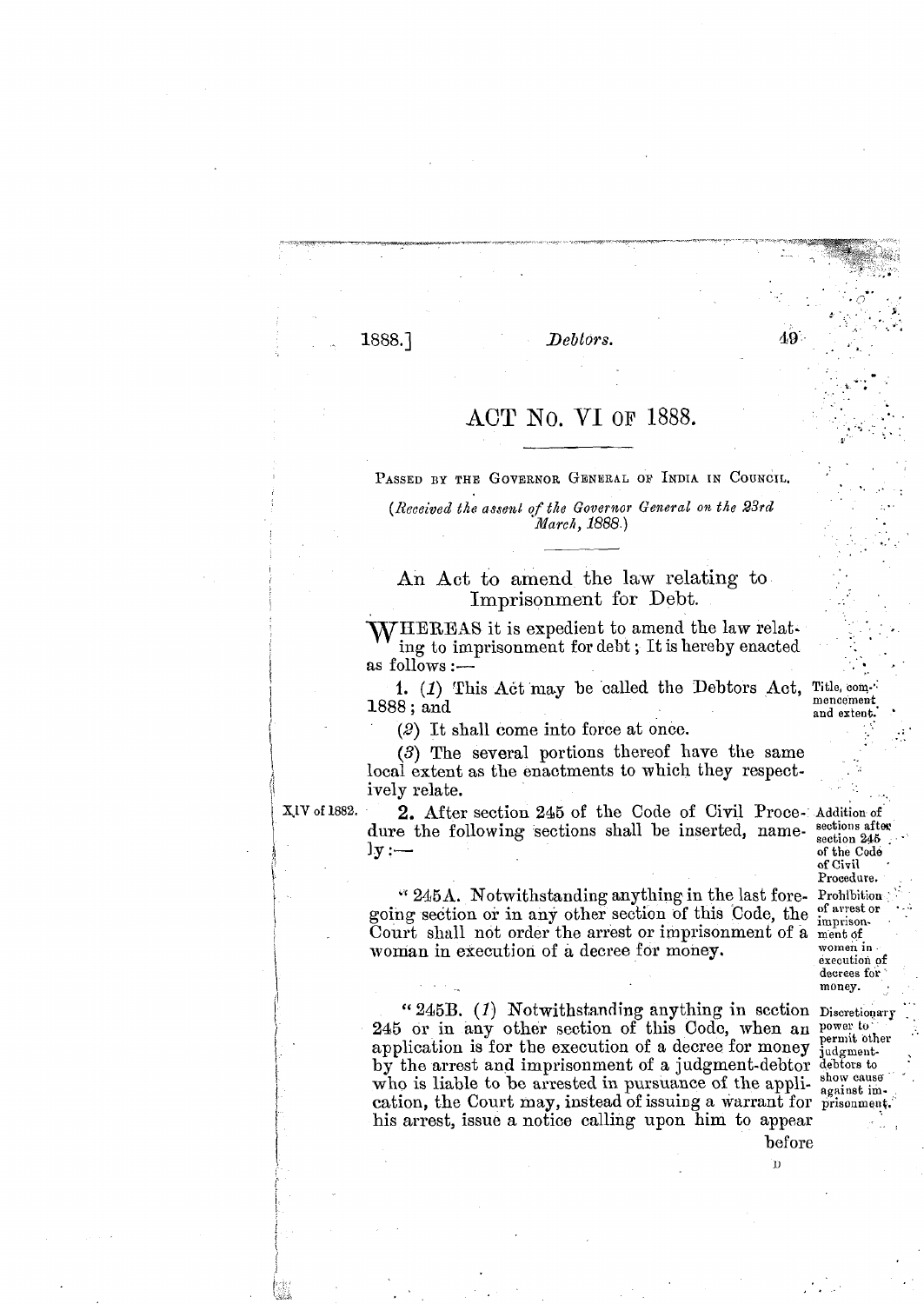Debtors.

ACT VI

before the Court on a day to be specified in the notice and show cause why he should not be committed to jail in execution of the decree.

" $(2)$  If appearance is not made in obedience to the notice, the Court shall, if the decreeholder so requires, issue a warrant for the arrest of the judgmentdebtor."

3. In section 250 of the said Code, between the word "shall" and the word "issue", the following shall be inserted, namely  $:$   $-$ 

"subject to the provisions of sections 245A and  $245B,$ ".

4. After section 337 of the said Code the following shall be inserted, namely :-

"337A.  $(I)$  When a judgment-debtor appears before the Court in obedience to a notice issued under section 245B, or is brought before the Court after being arrested in execution of a decree for money, and it appears to the Court that the judgment-debtor is unable from poverty or other sufficient cause to pay the amount of the decree or, if that amount is payable by instalments, the amount of any instalment thereof, the Court may, upon such terms, if any, as it thinks fit, make an order disallowing the application for his arrest and imprisonment, or directing his release, as the case may be.

"(2) Before making an order under sub-section  $(1)$ , the Court may take into consideration any allegation of the decreeholder touching any of the following  $matters, namely:$ 

- (a) the decree being for a sum for which the judgment-debtor was bound as a trustee or as acting in any other fiduciary capacity to account;
- $(b)$  the transfer, concealment or removal by the judgment-debtor of any part of his property after the date of the institution of the suit in which the decree was made, or the commission

Amendment of section  $250$  of the Code.

50

Addition of new section after section 337 of the Code.

Proceedings on appear-<br>ance of judg. ment-debtor in obedience to notice under sec tion 245B, or after arrest in.execution of decree for money.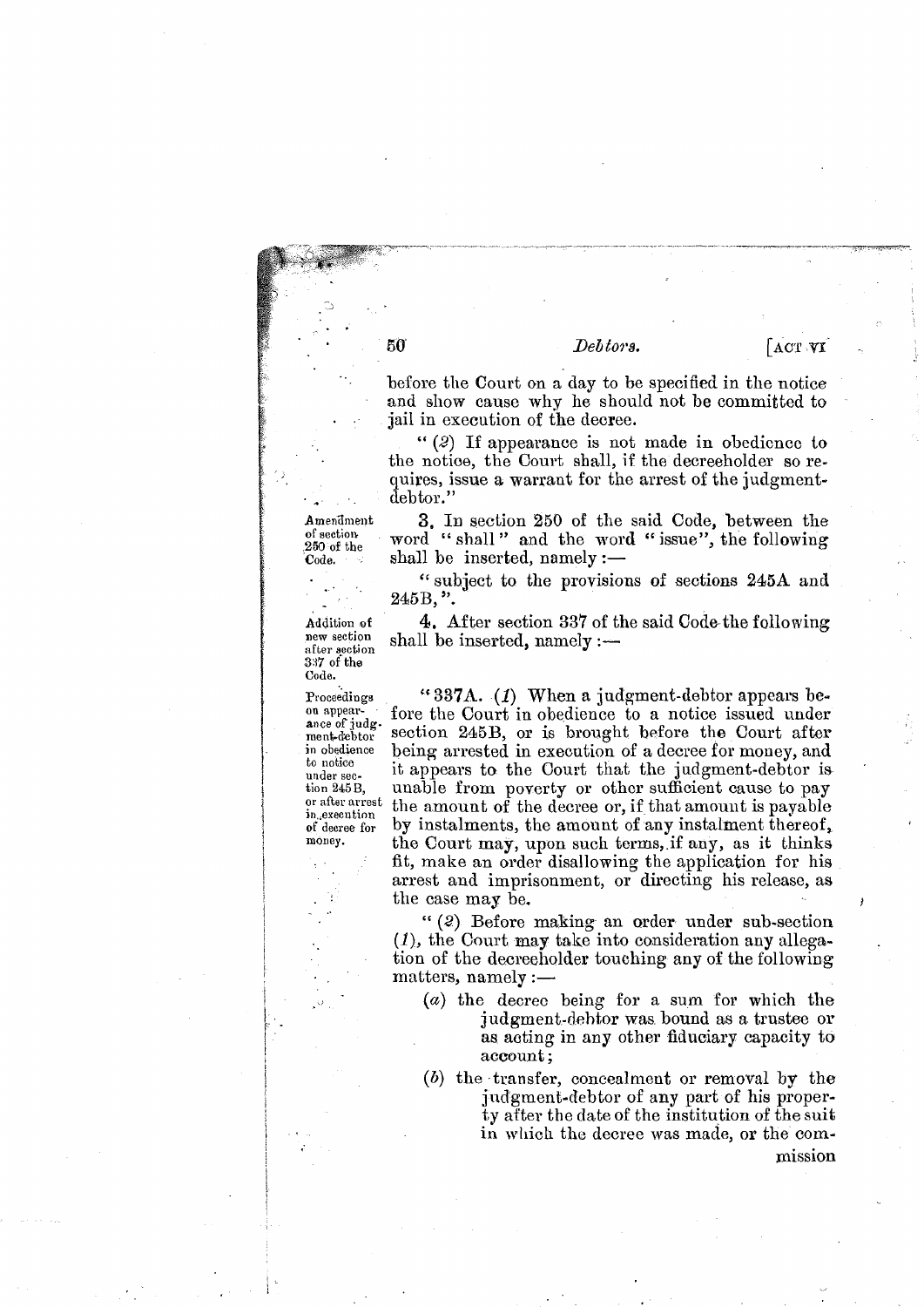1888.]

## Debtors.

mission by him after that date of any other act of bad faith in relation to his property, with the object or effect of obstructing or delaying the decreeholder in the execution of the decree;

51

- (c) any undue or unreasonable preference given by the judgment-debtor to any of his other creditors;
- (d) his refusal or neglect to pay the amount of the decree or some part thereof when he has or since the date of the decree has had the means of paying it;
- $(e)$  the likelihood of his absconding or leaving the jurisdiction of the Court with the object or effect mentioned in clause  $(b)$  of this sub-section.

"(3) While any of the matters mentioned in subsection (2) are being considered, the Court may in its discretion order the judgment-debtor to be imprisoned, or leave him in the custody of an officer of the Court, or release him on his furnishing sufficient security for his appearance on the requisition of the Court.

 $(4)$  A judgment-debtor released under this section may be re-arrested.

" $(5)$  If the Court does not make such an order as is mentioned in sub-section  $(1)$ , it shall cause the judgment-debtor to be arrested if he has not already been arrested and, subject to the other provisions of this Code, commit him to jail."

5. To section 380 of the said Code the following Addition to shall be added, namely :-

of the Code, "On the application of any defendant in a suit for money in which the plaintiff is a woman the Court may at any stage of the suit make a like order if it is satisfied that such plaintiff does not possess any sufficient immoveable property within British India independent of the property in suit."

**6.** In section 640 of the said Code, after the Amendment.

section 380

words of section 640

D 2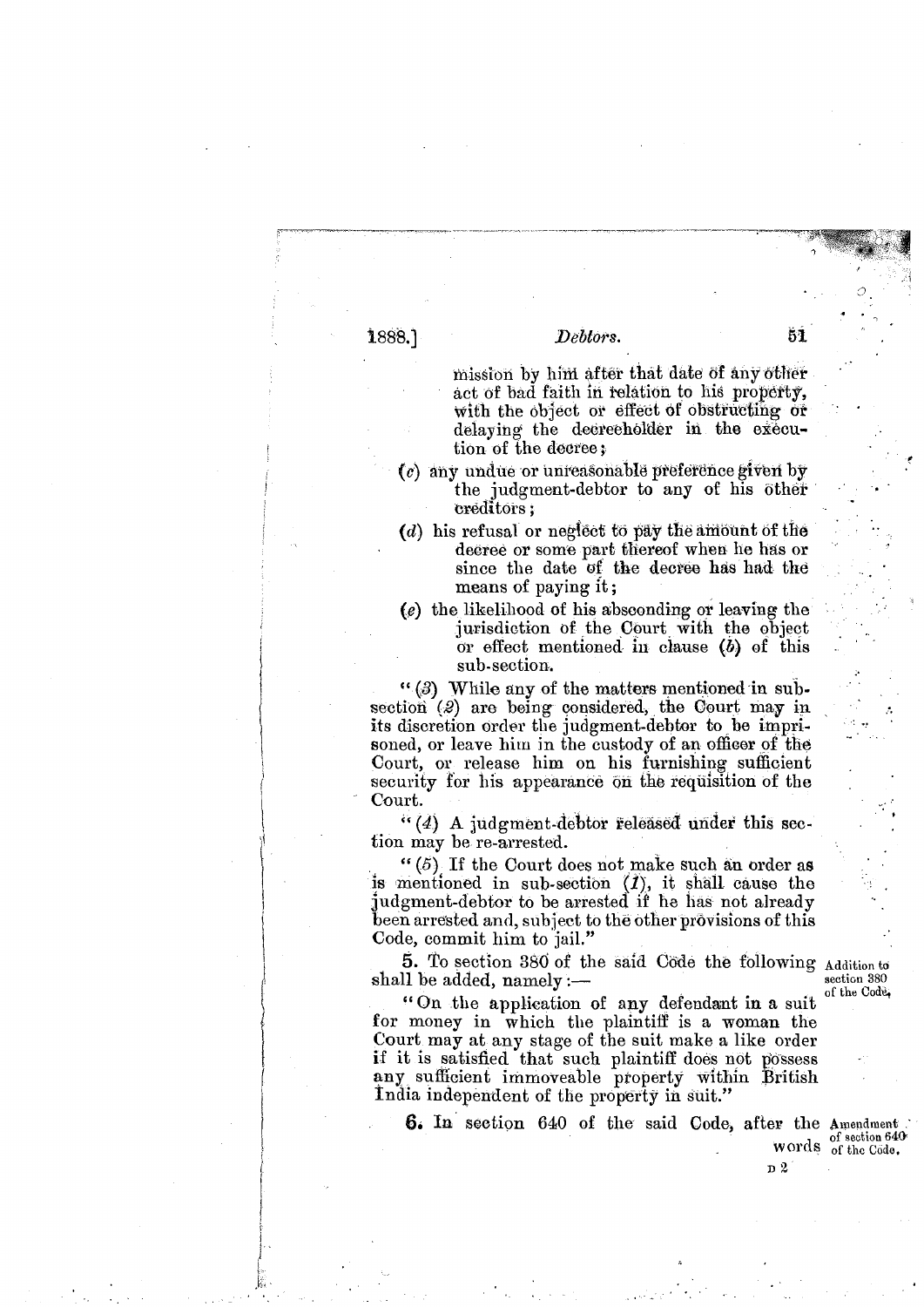Debtors.

words "from arrest in execution of civil process" the

[АСТ VI

words "in any case in which the arrest of women is Amendment of section 642 of the Code.

Addition of

new section

after section 652 of the Code.

Release on ground of

ilmess of

judgmentdebtor.

52

not prohibited by this Code" shall be added. 7. In section 642 of the said Code, for the words and figures "except as provided in sections 256 and 643" the following shall be substituted, namely :-

"except as provided in section 337A, sub-section  $(5)$ , and sections 256 and 643,".

**8.** After section 652 of the said Code the following shall be added, namely :—

" $653. (1)$  At any time after a warrant of arrest has been issued under this Code, the Court may cancel it on the ground of the serious illness of the person against whom the warrant was issued.

" $(2)$  When a judgment-debtor has been arrested under this Code the Court may release him if in its opinion he is not in a fit state of health to undergo imprisonment.

" $(3)$  When a judgment-debtor has been committed to jail, he may be released therefrom-

- (a) by the Local Government, on the ground of his suffering from any infectious or contagious disease, or
- (b) by the committing Court, or any Court to which that Court is subordinate, on the ground of his suffering from any serious illness.

" $(4)$  A judgment-debtor released under this section may be re-arrested, but the period of his imprisonment shall not in the aggregate exceed that prescribed in section 342 or section 481, as the case may be."

9. The last sixteen words of section 8 of the Married Women's Property Act, 1874, and the whole III of 1874. of section 31 of the Ajmere Courts Regulation, 1877, 1 of 1877. are hereby repealed.

Repeal of other enact. ments. tl.:

> Amendment of parts of

10. (1) For the first fifty-five words of section

48